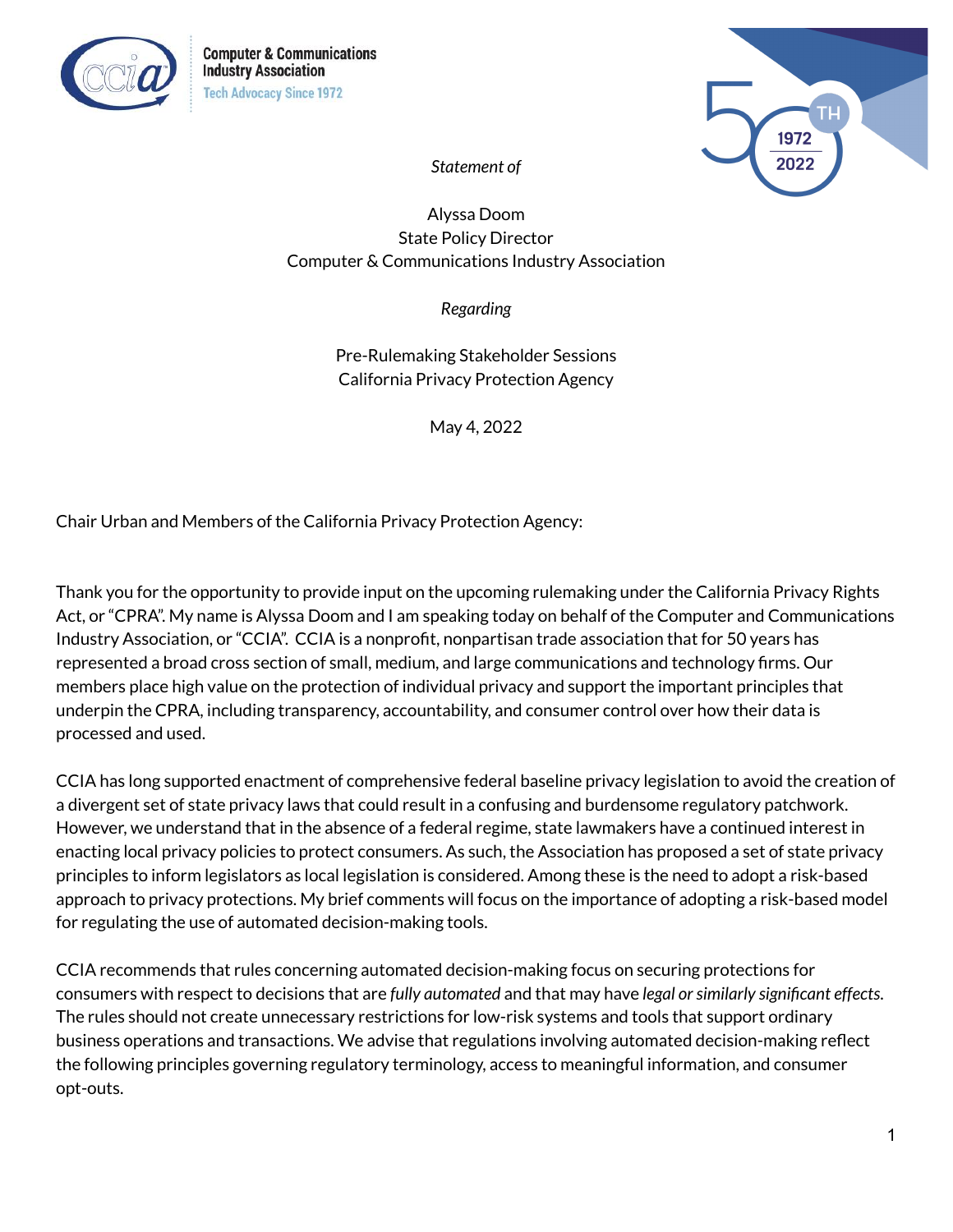

**Computer & Communications Industry Association Tech Advocacy Since 1972** 

## **1. Regulatory Terminology**



I will first focus on regulatory terminology. The regulation of "automated decision-making" is an emerging concept in privacy law and, as such, the term lacks clear, universally accepted legal definitions. Under the CPRA, the term "automated decision-making" could be interpreted so broadly as to encompass a range of low-risk processing activities and basic tools that have proven beneficial for both businesses and consumers, such as spreadsheets or spell-checkers. The term could even reach the automated tools Internet companies rely on to responsibly moderate their services and keep their users safe, such as chat, spam, and abuse filters. The adoption of overly inclusive regulatory terminology could impede the use of such widely accepted tools. Therefore, we recommend that the regulations ensure that businesses shall only be obligated to implement access or opt-out requests with respect to fully automated decisions involving personal information having legal or similarly significant effects, such as processing that impacts access to medical treatment, public assistance, or credit decisions.

## **2. Access to Information About Automated Decisions**

Next, I will turn to potential regulations governing consumers' access to information about automated decision-making. Again, CCIA recommends that the forthcoming regulations focus on high-risk automated decision-making processing. Here, the Agency should provide guidance on how to develop notices that contain clear information regarding the purpose of the high-risk automated processing and the source, categories, and relevance of the processed information. Companies should be able to make these disclosures through existing websites and transparency notices. Explanations should be straightforward, allowing users to understand the impacts of the automated decision-making on their lives. Importantly, the degree to which businesses will be required to disclose this information should be proportionate to the level of risk associated with the automated decisions and should not implicate trade secrets or business sensitive information. Disclosures should only be required in connection with automated decisions that produce legal or similarly significant effects for consumers. An obligation to provide disclosures for each type of low-risk automated decision would overwhelm businesses and have no clear benefit to consumers. In addition, and equally important, regulations should not require businesses to disclose trade secrets or proprietary information such as algorithms or source code. These types of disclosures are unlikely to provide meaningful protections against risk, are of little practical use to consumers, and can severely chill not only the provision of good customer service but also innovation and speech.

## *3. Opt-Out Rights With Respect to Automated Decisions*

Finally, consistent with emerging U.S. privacy regimes, only fully automated decisions that produce legal or similarly significant effects should be subject to rules establishing consumer opt-out rights. To provide greater legal certainty, regulations should specify the categories of use cases that would be implicated here – such as decisions that result in the provision or denial of financial or lending services or access to essential goods or services. Broader applicability to low-risk decisions would impede ordinary business activity and diminish the availability and functionality of personalized consumer services. Lastly, in instances where high-risk automated decision-making processing is essential to provide certain services or where a core function of the service is its